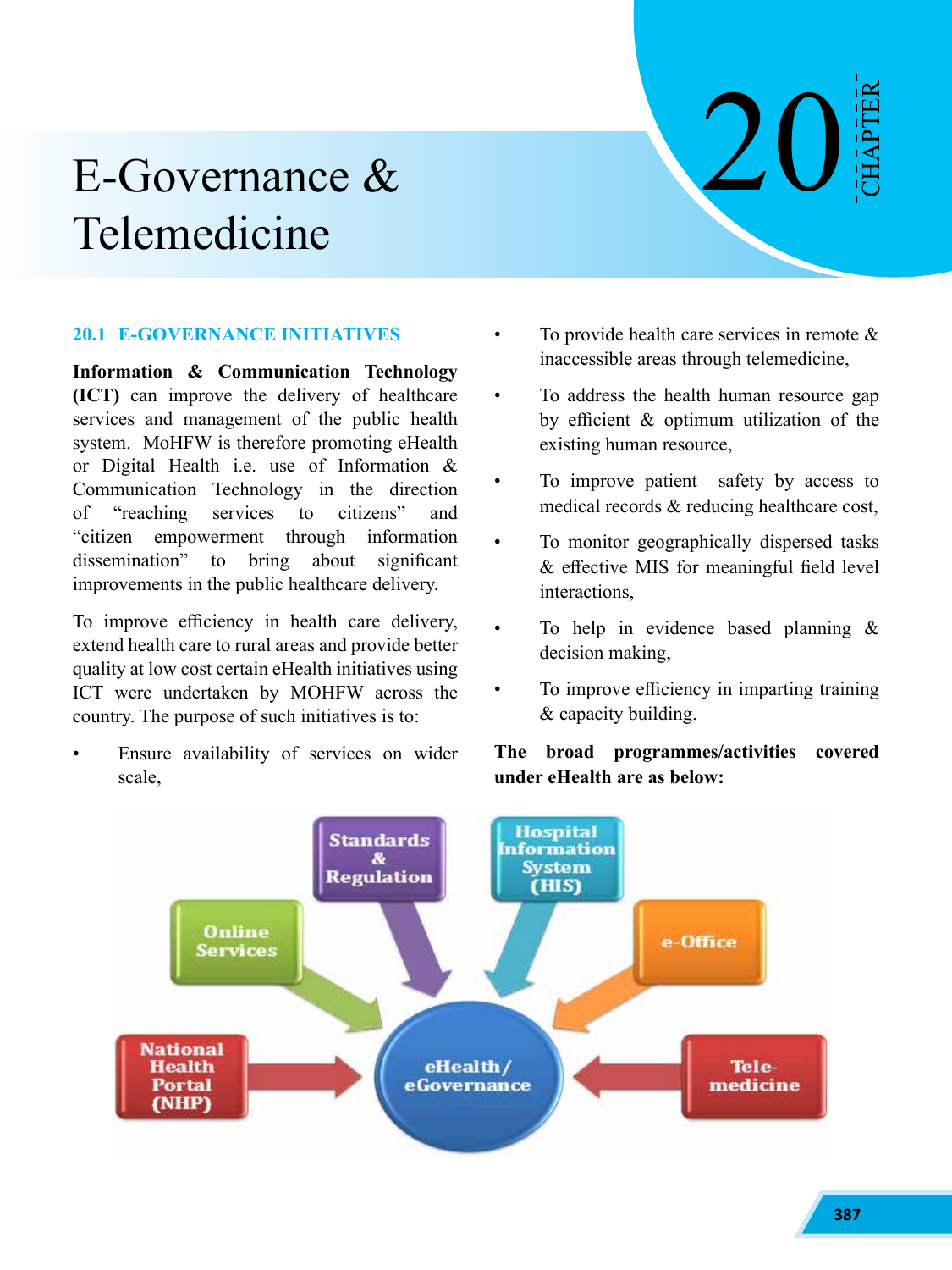#### **Progress & Achievements**

There is need to achieve convergence amongst various IT systems to provide services in a robust and efficient manner and to provide timely response in the event of disease outbreak. Therefore, eHealth section has prepared plans to move towards a comprehensive, nationwide integrated e-Health system as opposed to the prevailing situation of isolated IT systems with little sharing of data or inter-operability of systems. It is working on overall development of eHealth ecosystem to support growth and adoption of eHealth in the country by promoting Metadata & Data Standards, Electronic Health Record Standards, Inter-operability & Data Exchange Platform, Application Certification Programmes, Regulation of Data Security/ Privacy/Confidentiality etc.

Given the integral role of technology in the healthcare delivery, National Health Policy, 2017 envisaged extensive deployment of digital tools for improving the efficiency and outcome of the healthcare system. In addition, the policy intends to strengthen the health surveillance system and to establish country-wide health information exchange network by 2025.

MoHFW has taken various initiatives in 2018-19 towards its aim of implementing e-Health in an integrated manner across central and state levels. These activities/tasks are highlighted as below:

#### **Interoperable Electronic Health Records**

MoHFW has envisaged establishing a system for interoperable Electronic Health Records (EHRs) of citizens to be created, made available and accessible online to facilitate continuity of care, better affordability and better health outcome and better decision support system. Following initiatives have been undertaken:

**A. EHR Standards:** (revised version of 2013 Standards) has been notified in December, 2016. The EHR Standards include standards for Disease Classification, Medicine and Clinical terminology, Laboratory

Data exchange, Digital Imaging and Communication etc. for semantic interoperability.

- **B. Metadata & Data Standards (MDDS):** To enable semantic interoperability among healthcare applications MDDS standards were developed following the guidelines of Ministry of Electronics and Information Technology (MeitY) and open standards policies of GOI. The MDDS standards have more than 1000 data elements to be used in healthcare applications and are aligned with the global health IT standards. The approved MDDS standards have been notified by MeitY in August, 2018.
- **C. National Identification Number (NIN) to Health Facilities in India:** a unique identification number, which a key requirement for achieving inter-operability and creation of EHRs, is being assigned to all health facilities (both public & private) to facilitate inter-operability among health IT systems deployed. So far approximately 99% of public health facilities have been allocated NIN. The process for setting up mechanism for allocating NIN to private facilities is underway.
- **D. Hospital Information System (HIS):** HIS is being implemented for computerized registration and capturing EHR/ EMR of patients in Public Health facilities upto PHC level. This will also facilitate workflow management leading to better delivery of services to patients and improvement in efficiency of processes in these facilities. So far, financial assistance provided to 21 States/ UTs for implementation of HIS application. Current status of HIS implementation is as below:
	- eHospital (NIC): implemented in more than 320 hospitals
	- e-Sushrut (C-DAC Noida): more than 80 Hospitals in State of Maharashtra (1), Telangana (3), Rajasthan (72) and Delhi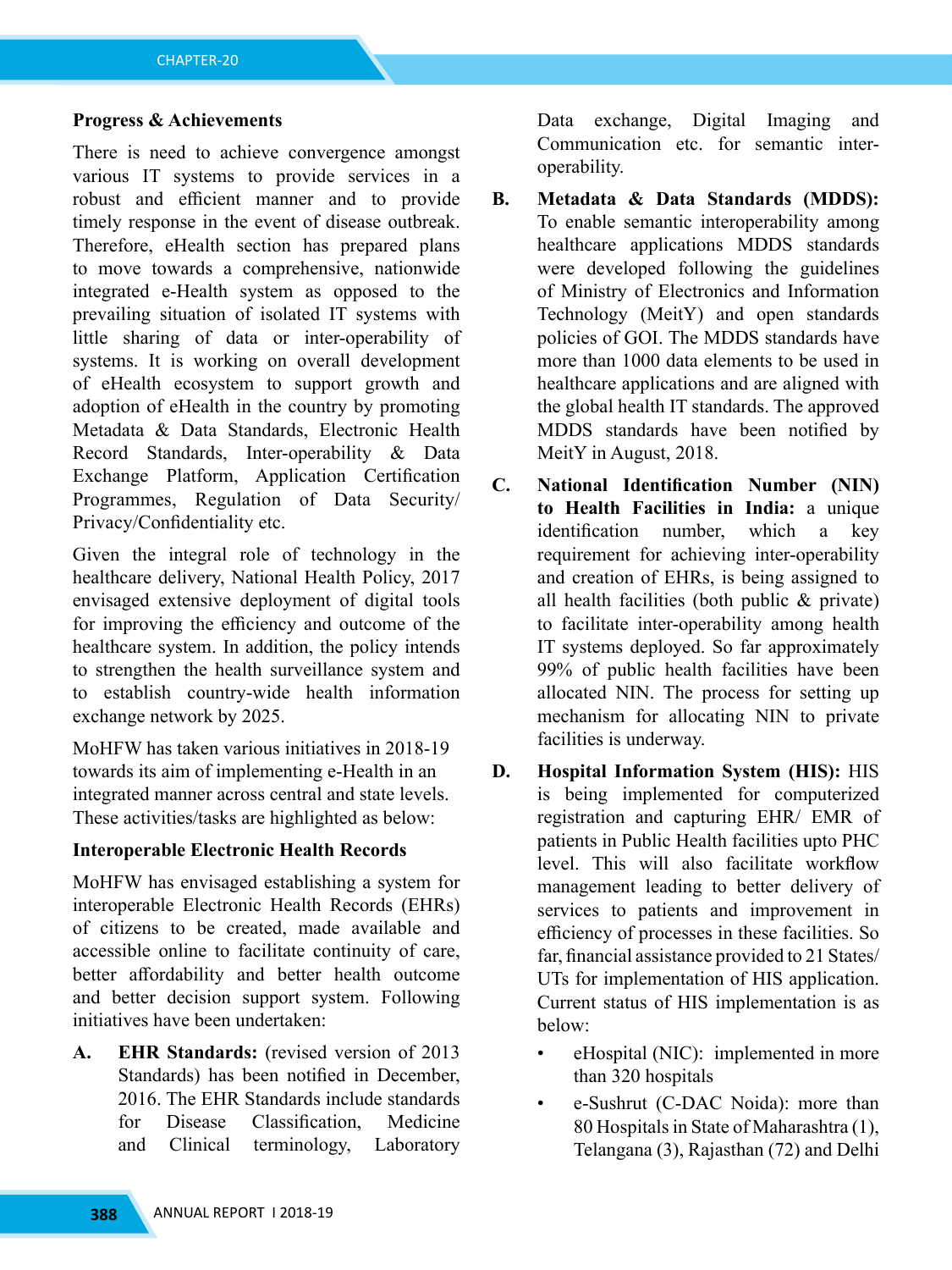(1); State wise roll out plan received from Telangana.

**E. My Health Record:** provides a single online personal medical record storage platform to citizens of India to enable them to manage their own medical records in a centralized way, which greatly facilitates the storage, accessibility and sharing of personal health data.

> My Health Record can be accessed from anywhere, anytime by the patients and also by physicians, thus increasing flexibility for a patient to visit any doctor without carrying the burden of physical files, and thus benefit both the citizens and the physicians. It helps the physician to understand patient's past medical history which is important to the treatment to be given and will have following benefits:

- a) It helps in recovering medical records which might be lost in physical form.
- b) The data stored in a standardized format can be used for data analytics to understand disease trend, etc.
- c) Reduces medical error and improves patient compliance.
- d) Helps patient in taking second opinion and provides emergency medical records for unconscious/unattended patients.



*The beta version is hosted at https://myhealthrecord. nhp.gov.in*

## **National Resource Centre for EHR Standards (NRCeS)**

MoHFW has established a Centre of Excellence for EHR standards i.e. National Resource Centre for EHR Standards (NRCeS) at C-DAC, Pune to accelerate and promote adoption of EHR standards in India. NRCeS is a single point of contact for assistance in developing, implementing and using EHR standards in India. NRCeS provides the knowledge base for EHR Standards and associated resources and facilitates acceptance of and adherence to EHR standards. For more information, please visit: https://www.nrces.in/

NRCeS offers different services to facilitate adoption of the entire set of notified EHR Standards for India in healthcare applications.

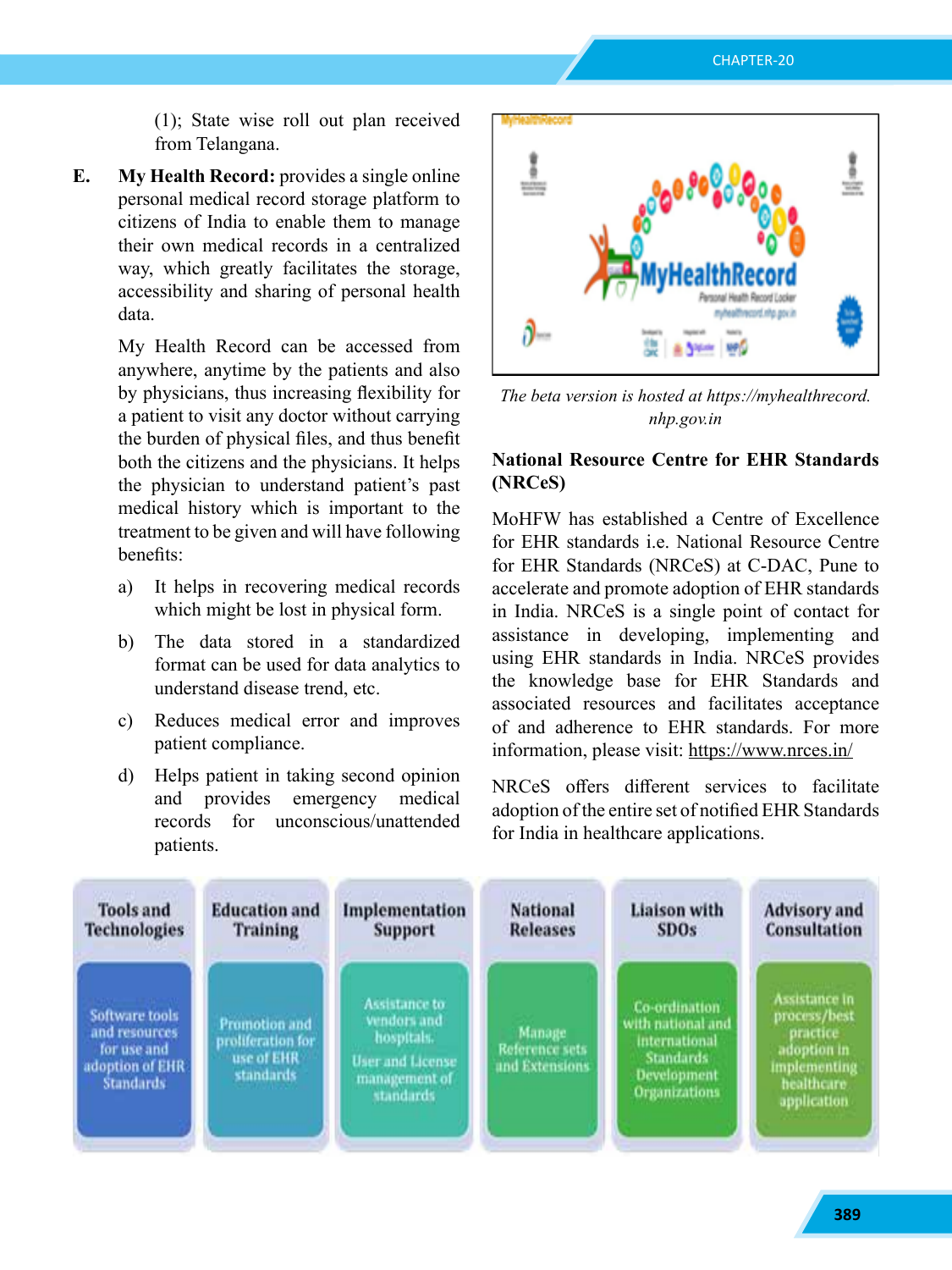#### **National Digital Health Blueprint (NDHB)**

The Committee constituted by the MoHFW to create an implementation framework for the National Health Stack (NHS) proposed by NITI Aayog, has come up with the National Digital Health Blueprint, after surveying the global best practices in adoption of digital technologies holistically. The document has specific details of the building blocks required to fulfil the vision of NHP 2017 as also the institutional mechanism and an action plan for realizing digital health in a comprehensive and holistic manner. The key features of the blueprint include a federated architecture, a set of architectural principles, a 5-layered system of architectural building blocks, Unique Health Id (UHID), privacy and consent management, national portability, EHR, applicable standards and regulations, health analytics and above all, multiple access channels like call centre, Digital Health India portal and MyHealth App.

The following vision of NDHB itself provides a citizen centric and wellness centric approach and has included security & privacy as one of the pillars for digital systems:

*"To create a National Digital Health Eco-system that supports Universal Health Coverage in an efficient, accessible, inclusive, affordable, timely and safe manner, through provision of a widerange of data, information and infrastructure services, duly leveraging open, interoperable, standards-based digital systems, and ensuring the security, confidentiality and privacy of healthrelated personal information."*

The NDHB envisages achieving following objectives:

- To establish state-of-the-art digital health systems
- To establish national and regional registries
- To enforce adoption of open standards
- To create a system of Personal Health Records
- To promote development of enterprise-class health application systems
- To ensure national portability
- To promote the use of Clinical Decision Support (CDS) Systems.

The NDHB document has been submitted to Secretary (HFW) by Shri. J. Satyanaryana, Chairman of the Committee for further consultation with stakeholders.

#### **Online Services**

- **A. On line Registration System (ORS):** is a framework to link various hospitals for online registration, payment of fees and appointment, online diagnostic reports, enquiring availability of blood online etc. As on date, more than 190 hospitals including hospitals like AIIMS, New Delhi & other AIIMS (Jodhpur; Bihar, Rishikesh, Bhubaneswar, Raipur, Bhopal); RML Hospital; SIC, Safdarjung Hospital; NIMHANS; Agartala Government Medical College; JIPMER etc. are on board ORS. So far, more than 20 lakh appointments have been transacted online.
- **B. MeraAspatal (Patient Feedback System):** 'application is an IT based feedback system to collect information on patients' level of satisfaction using a multi-channel approach viz. Short Message Service (SMS), Outbound Dialing (OBD), Web Portal, and Mobile Application. The application automatically contacts the patient (outpatient after the closure of the OPD and the inpatient at the time of discharge) using the above tools to collect information on patients' level of satisfaction. Currently about 2711 hospitals have been covered and more than 33.75 lakhs feedback received so far.

#### **Global Agenda on Digital Health**

**A. Resolution of Digital Health:** MoHFW worked to move the **Resolution of Digital**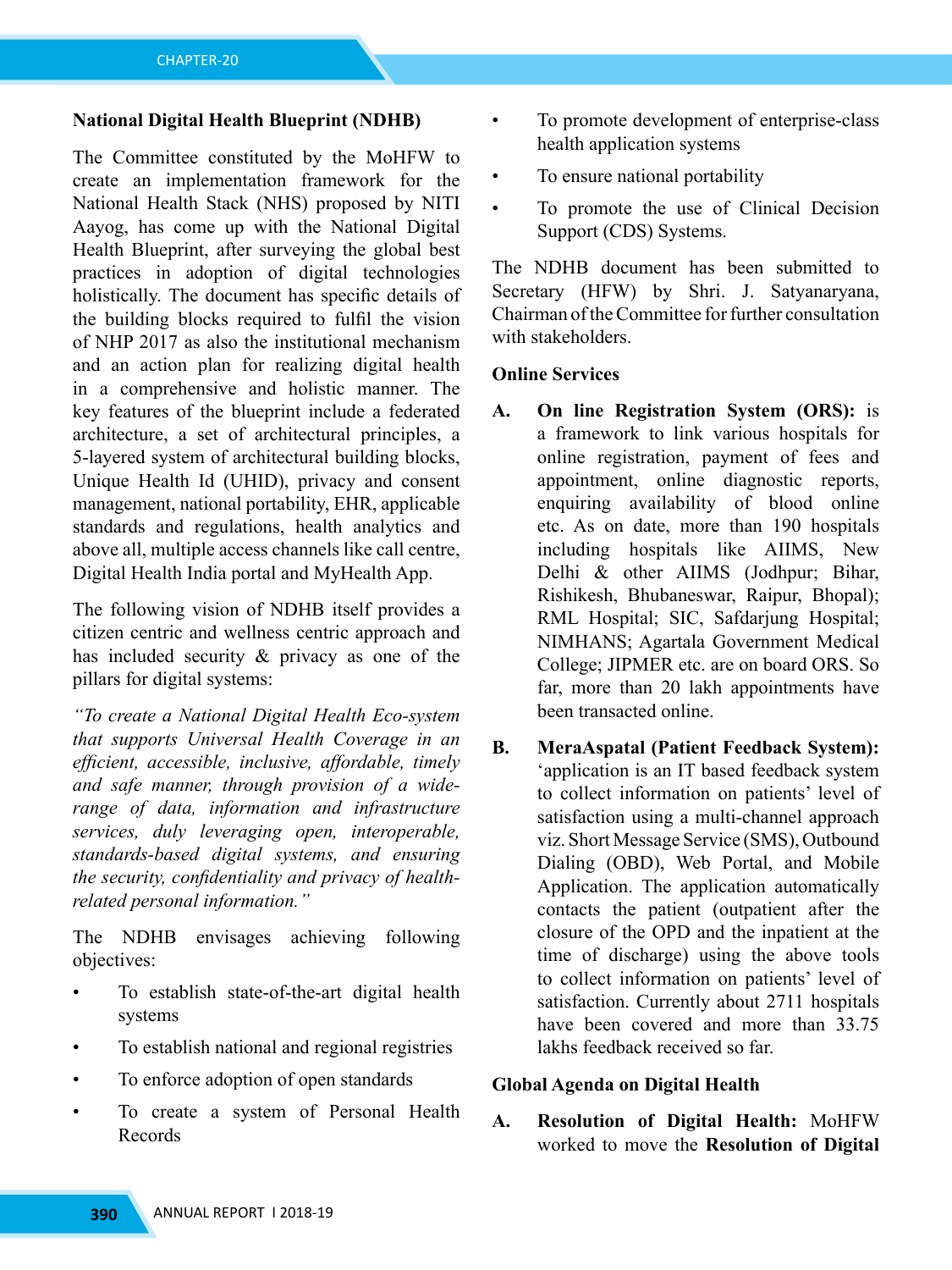**Health** in 71st World Health Assembly, 2018 to prioritize Digital Health in Global arena which was agreed upon unanimously.

- **B. Global Digital Health Partnership:** The GDHP is a collaboration of Governments, territories, Government agencies and the World Health Organization. It has been created to provide an international forum to facilitate global collaboration and cooperation and to share policy insights and evidence of best practice in the implementation of digital health services. Currently, 24 countries and World Health Organization (WHO) are the members of GDHP.
	- India successfully hosted the 4<sup>th</sup> Summit and symposium of GDHP in Feb, 2019.
		- This event received the participation from 35 countries, Academia, Industry and Start-ups
		- Adoption of Delhi Declaration on Digital Health for Sustainable Development
		- India also got the chairmanship for GDHP for next one year to extend the GDHP Secretariat services.

#### **Online Consultation- Telemedicine**

## **i. National Medical College Network (NMCN)**

**National Medical College Network (NMCN)** is being established with the purpose of e-Education and e-Healthcare delivery, wherein 50 Government Medical Colleges are being interconnected, riding over NKN (National Knowledge Network – high speed bandwidth connectivity). National Resource Centre (NRC) with required centralized infrastructure and 7 Regional Resource Centres (RRCs) have been established as below:

- 1) NRC cum Central RRC -SGPGIMS, Lucknow
- 2) RRC, North PGIMER, Chandigarh
- 3) RRC-Central AIIMS, New Delhi
- 4) RRC-South JIPMER, Puducherry
- 5) RRC-East -IMS, BHU, Varanasi
- 6) RRC-West KEM, Mumbai
- 7) RRC-North East-NEIGRIHMS, Shillong
- 8) RRC-South II- SCTIMST, Thiruvananthapuram

## **Following Facilities have been created at these centres:**

- a) State of the art digital lecture theater with integrated 3D projection system at NRC
- b) Tele-Medical Video collaborative environment (Virtual Tumor Board) for cancer patient management at NRC
- c) Centralized Multipoint Control Unit (MCU) integrated with gatekeeper facilities
- d) Centralized web casting / streaming solution

**Current Status:** The installation is complete in 46 colleges

## **ii. National Telemedicine Network (NTN)**

National Telemedicine Network (NTN) initiative was approved with the vision to provide telemedicine services to the remote areas by upgrading existing Government Healthcare Facilities (MC, DH, SDH, PHC and CHC) in States. Challenges faced in the present healthcare system viz. lack of specialist and inaccessibility of doctors in rural areas is addressed by use of information technology in delivering healthcare services.

The States/UTs are being supported under National Health Mission (NHM) through their State PIPs. 10 States have been financially supported for strengthening State Telemedicine initiatives under NTN in the last four years. To create reliable, ubiquitous and high speed network backbone, all available and future network technologies such as NKN, NOFN, SATCOM (satellite communication) and terrestrial high speed internet are being utilized.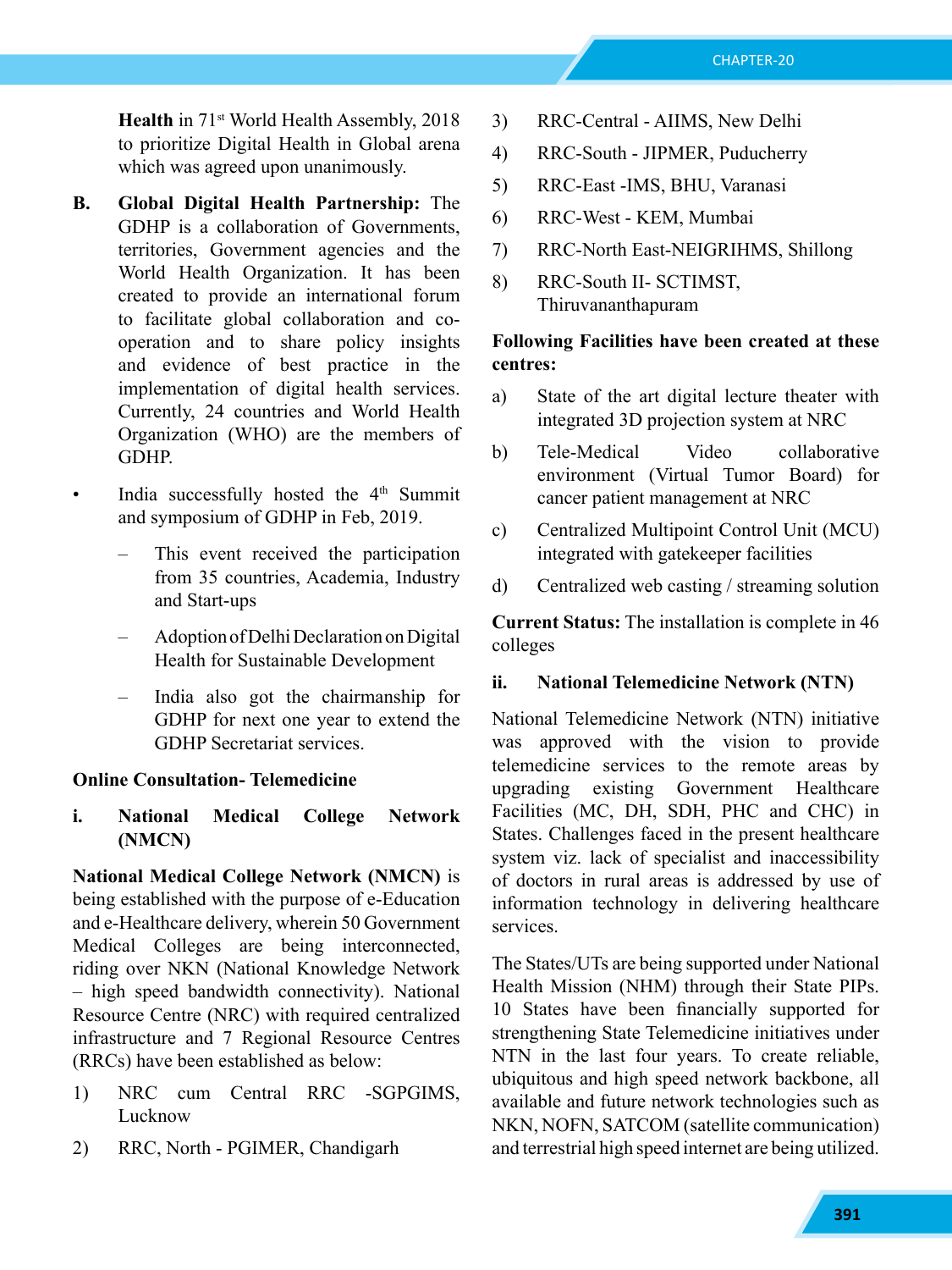A sustainable operating model will be created by State Government.

## **iii. Tele-Radiology (NIC-Delhi)**

CORS (CollabDDS Online Radiology Services) is a web interface among different health communities for resolution of radiological and dental issues. CORS is accessible to local as well as remotely situated doctors for seeking guidance from expert radiologists. Radiologists in return provide doctors with diagnosis/diagnostic reports. Using CORS, doctors can either upload cases for forwarding to experts or can conduct real time collaboration with the experts, thereby reducing the turn around time.

The CORS project was launched with the objective of providing Online Radiology interpretation on reports, for Continuing Medical Education (CME) for Medical Officers with an effort to mitigate the lack of Radiologists at primary healthcare institutes.

The project got soft launched on  $31<sup>st</sup>$  August, 2018 for 79 PHC/CHC/DH.

# **iv. SATCOM based Tele-Medicine Nodes at Pilgrim places**

In line with the Honorable PM's vision, setting up of new Tele-medicine Nodes at Pilgrimage places has been envisaged using Space Technology Tools for tele-medicine facility between identified remote patient end health facility and specialty hospital in collaboration with Department of Space for health awareness. Screening of Non-Communicable Diseases (NCDs) and specialty consultation will be provided to the devotees visiting the following places.

- Kashi Vishwanath Temple, Varanasi, (UP)
- Maa Vindhyavasini Mandir, Vindhyachal Dham, Mirzapur (UP)
- Sheshnag, Amarnath Pilgrimage (J&K)
- Pampa Hospital, Ayyappa Temple at Sabrimala in Kerala

Currently, the identified patient nodes are proposed to be interlinked with specialist nodes in their respective State. However, the teleconsultation can be obtained from any of the superspecialty nodes setup across the country such as PGIMER (Chandigarh), SGPGI (Lucknow), AIIMS (Delhi), JIPMER (Puducherry) etc.

## **v. JIPMER BIMSTEC – STRENGTHENING REGIONAL HEALTHCARE:**

In an effort to provide better access to health care facilities in the developing nations, especially in the Bay of Bengal Initiative for Multi-Sectoral Technical and Economic Cooperation (BIMSTEC) region, Hon'ble Minister of State, MoHFW, inaugurated the JIPMER-BIMSTEC Telemedicine Network on 13<sup>th</sup> July, 2017. The aim of JIPMER-BIMSTEC Telemedicine Network is to improve regional cooperation in the field of health care by strengthening Telemedicine based patient care services and share medical knowledge among BIMSTEC countries. An MoU was also signed with Morocco for inclusion in BIMSTEC Network for telemedicine services.

#### **vi. TELE-EVIDENCE:**

Tele-evidence, a modality via which doctors can testify in the judicial process utilizing the video conferencing facility without visiting the courts. The project is operational in PGIMER, Chandigarh since March 2014 and more than 8,500 summon cases have been attended till date. The teleevidence facility streamlines the process of doctors appearing in courts in response to summons and saving their time not only for patient care but also for medical education and research.

## **Office Automation**

**A. e-Office:** In recognition of the longfelt need for efficiency in Government processes and service delivery mechanisms, MoHFW has started implementation of e-Office for significantly improving the operational efficiency of the Government by transitioning to a " Paper Less Office" , to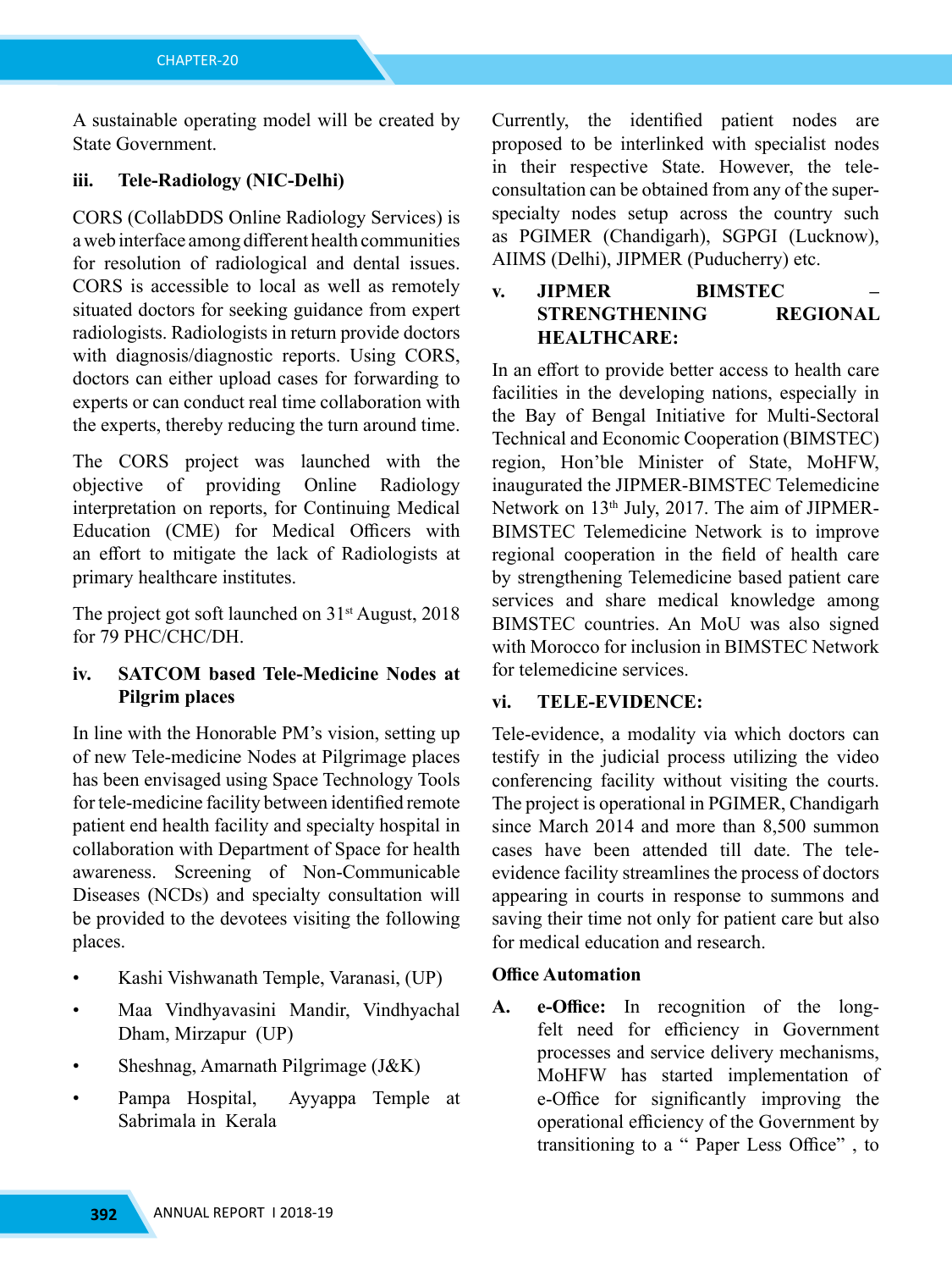reduce processing delays and to establish transparency and accountability. MoHFW has shown its complete commitment towards implementation of e-Office and over 75% of the work in the Ministry has been shifted to electronic mode. Support for digitization of old physical file, hand holding support to the staff, allocation of DSCs/ e-Sign and bug fixing have been provided by eHealth section.

**B. Video Conference facility:** To increase the efficiency of the officers and speeding up office procedure and also to make work more collaborative and for anytime availability of officials to discuss important matters irrespective of geographical locations, software based video conferencing system has been implemented. All the Officers in MoHFW are using this Video Conferencing application. This facility has also been extended for State Principal Secretaries (H&FW) and Mission Directors of NHM.

#### **Centre for Health Informatics**

The Centre for Health Informatics (CHI) has undertaken various activities relating to e-Governance/e-Health for improving the efficiency and effectiveness of healthcare system during the period April, 2018 to March, 2019. Brief detail of CHI achievements and initiatives is as under:

- **i. New Portal / Websites**
- **Health and Wellness Centers (HWC)-** (https://ab-hwc.nhp.gov.in/)The Centre for Health Informatics, MoHFW has implemented the project for monitoring Health and Wellness Centers (HWCs) under Ayushman Bharat Scheme. HWCs deliver comprehensive primary healthcare by upgrading existing health facilities-Sub Health Centres (SHCs) and Primary Health Centres (PHCs) or infrastructure development. CHI developed HWC Portal for monitoring progress of the project.



- **CPHC-NCD Program-** Application for population based prevention, control and screening for Non-Communicable Disease Programme (NCD Screening). In this project, all the necessary infrastructure, software, middleware, third party software, sitting space, call centre setup and other assistance will be provided by the MoHFW through CHI.
- **LaQshya-** Developed Portal / Dashboard for LAQSHYA, which is an initiative intending to improve the quality of care in Labour Room and maternity operation theatres. The dashboard and data is being filled by States. CHI assisted in the development of the portal.
- **National Programme for Health Care of Elderly (NPHCE):** Developed NPHCE Portal / dashboard for monitoring the programme. EHR Data is being filled by

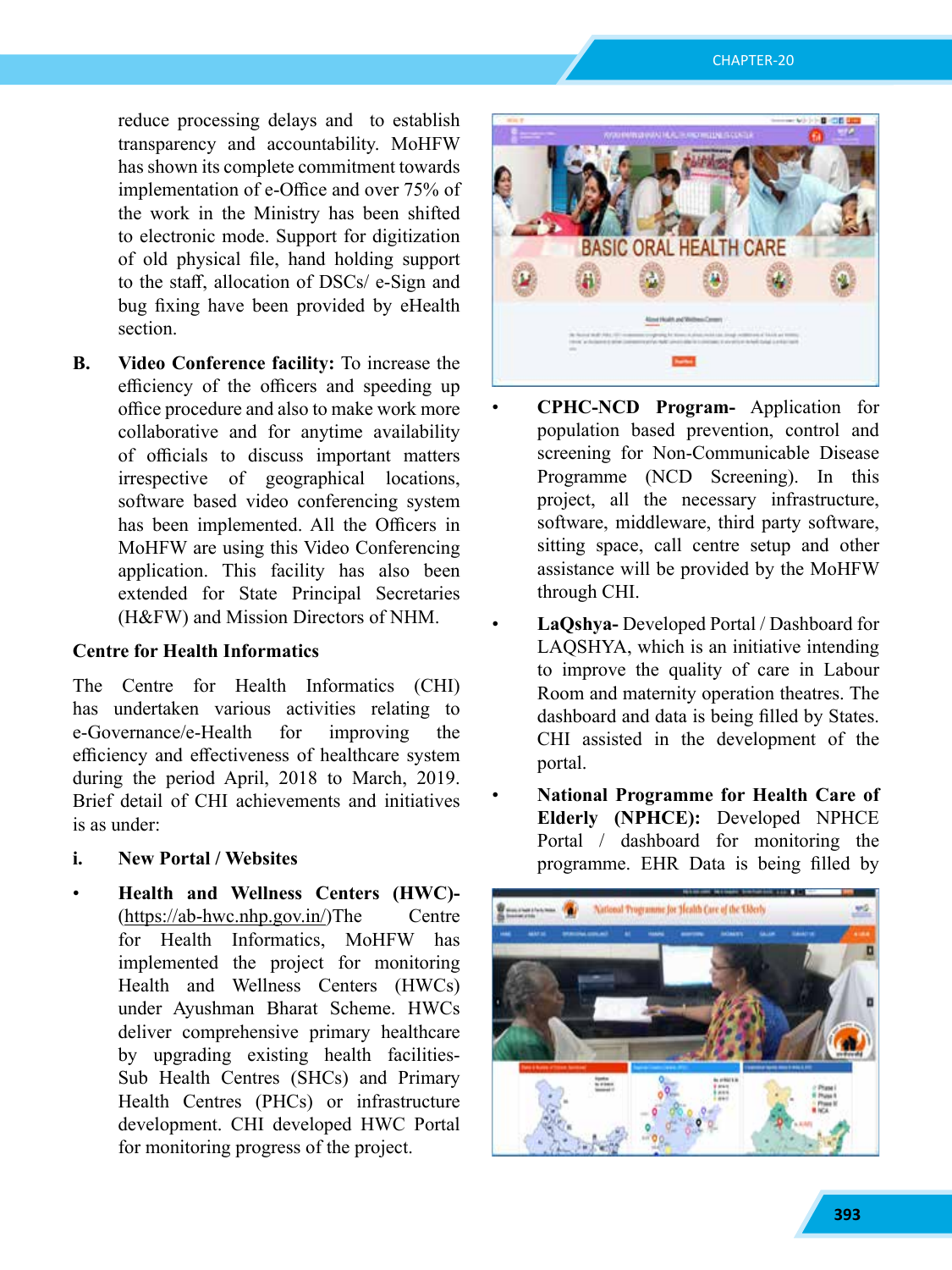States. CHI assisted in the development of the portal.

- **ii. New Initiatives and Activities**
- **Rashtriya Bal Swasthya Karyakram (RBSK) –** CHI is assisting RBSK programme by making out-bound calls to the beneficiaries and informing about safe motherhood and new born health.
- **Mental Health -** Mental Health website and dashboard is under development after briefing about the programme done by the division.
- **Emergency Medical Response (EMR)-** EMR website and dashboard is under development after briefing about the programme highlights and achievements by the division.
- **VAEIMS** (Vaccine Adverse Event Information Management System)- is a system to facilitate the collection, collation, transmission, analysis and feedback of India's vaccine safe data (AEFI data) from the periphery of the health care system. The application is hosted through CHI.

## **iii. Portals/Websites**

• **National Health Portal (NHP): (www. nhp.gov.in)** was set up with the objectives to improve health literacy, improve access to health services, decrease burden of diseases through awareness and to provide as a single



point of access for consolidated healthcare related information to the citizens of India. NHP is continuously adopting various new initiatives in the form of voice-web, mobile applications, mHealth, digital platform, digital media etc. for dissemination of authentic health information.

• **Pradhan Mantri Surakshit Matritva Abhiyan (PMSMA):** (https://pmsma. nhp.gov.in/)CHI has developed PMSMA Portal, Dashboard and created Helpdesk for supporting the programme. The programme started in November, 2016, aims to provide assured, comprehensive and quality antenatal care, free of cost, universally to all pregnant women.



## **iv. Development of Dashboards**

- **MoHFW Budget:** Developed Budget Dashboard of MoHFW for tracking the budget provisions, allocation and expenditure.
- **Digital Transaction -** Developed an online reporting mechanism (MIS) for monitoring total number of transactions (digital & physical) for hospitals/institutes across the country.
- **National Health Policy-2017:** To track the progress and action taken to achieve the aims of National Health Policy.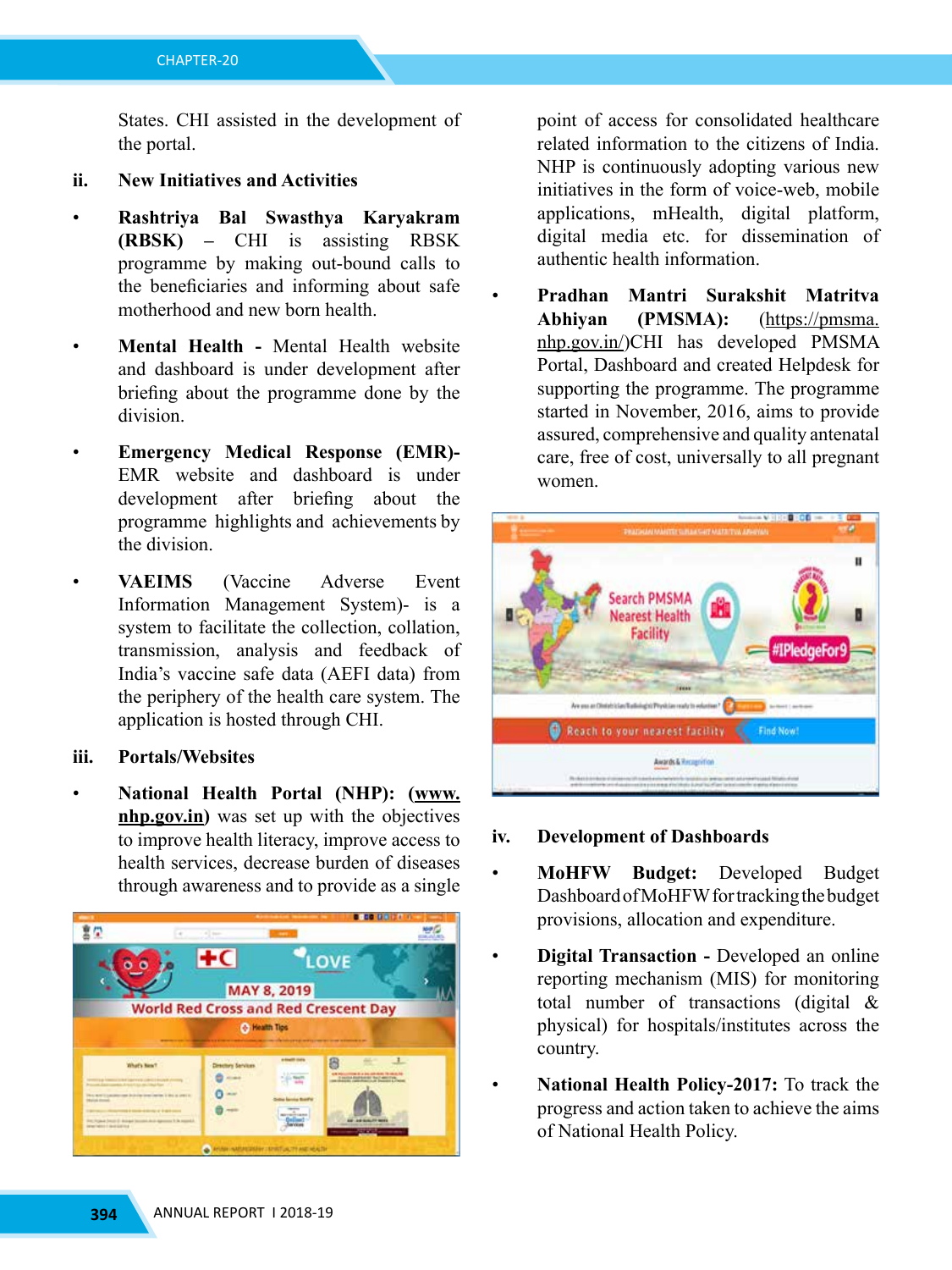- **Central Dashboard:** To monitor and track KPI of all connected dashboards of MoHFW.
- **International Health (IH/IC):** e-Monitoring system for managing foreign country tours of delegations for various events, workshops, conferences, invites, JWGs, bilateral meetings, etc.
- **Pradhan Mantri Swasthya Suraksha Yojana (PMSSY):** To track physical and financial progress of all AIIMS across the Country.
- **v. Mobile Applications:** Following are the active mobile applications of MoHFW.



## **vi. mHealth**

- **mCessation (Quit Tobacco):** Developed with the collaboration of WHO, mHealth initiative aims to reach out to tobacco users of different categories who want to quit tobacco use and support them towards successful quitting. The facility can be availed by giving a missed call to 011-22901701 or by registering at Quit Tobacco Programme at NHP.
	- **mDiabetes:** Developed this application for generating awareness about diabetes, providing information regarding healthy lifestyle including healthy diet necessary exercise and better adherence to drug and self-care.
	- **NHP Health Kiosks-** CHI has developed and installed Health Information Kiosks at various Central and State Government Hospital premises for providing quality health related information to all the citizens. 50 kiosks have been deployed and planning done to deploy 150 more is being done.
	- **Cyber Security-** CHI is also involved in

providing effective Cyber Security in health, incidence response resolution and cyber crisis management.

#### **vii. Media Campaign**

- **Twitter / Facebook / YouTube / Instagram:** NHP is connected with people through social media providing information about health, diseases, healthcare, health services and activities of MoHFW. NHP Social Media has received tremendous response globally. The numbers of followers are increasing day by day and the post count has reached in lakhs.
- **Print Media:** Carried out advertisement campaign in Hindi and English in three monthly magazines- i.e. The Dialogue, Exotica, and Airports India about subjects related to health and healthcare services and NHP's activities on Health.

## **Digital Payments**

The Digital India programme is a flagship programme of the Government of India with a vision to transform India into a digitally empowered society and knowledge economy. In lieu of the same following activities have been undertaken by the MoHFW:

- i. Ministry of Health & Family Welfare requested all the public and private Health Care Organizations (HCO) for enabling all customer touch points with digital payment acceptance infrastructure via time to time advisories issued to State/UTs, Central Government Institutions & Empaneled Hospitals/Diagnostic centres under CGHS.
- ii. Advisories issued to State Nodal Agencies (SNAs) of States/UTs under RSBY for use of digital modes for financial transactions.
- iii. Sensitization meetings held in a planned manner with:
	- a. State Nodal agencies and representatives of RSBY